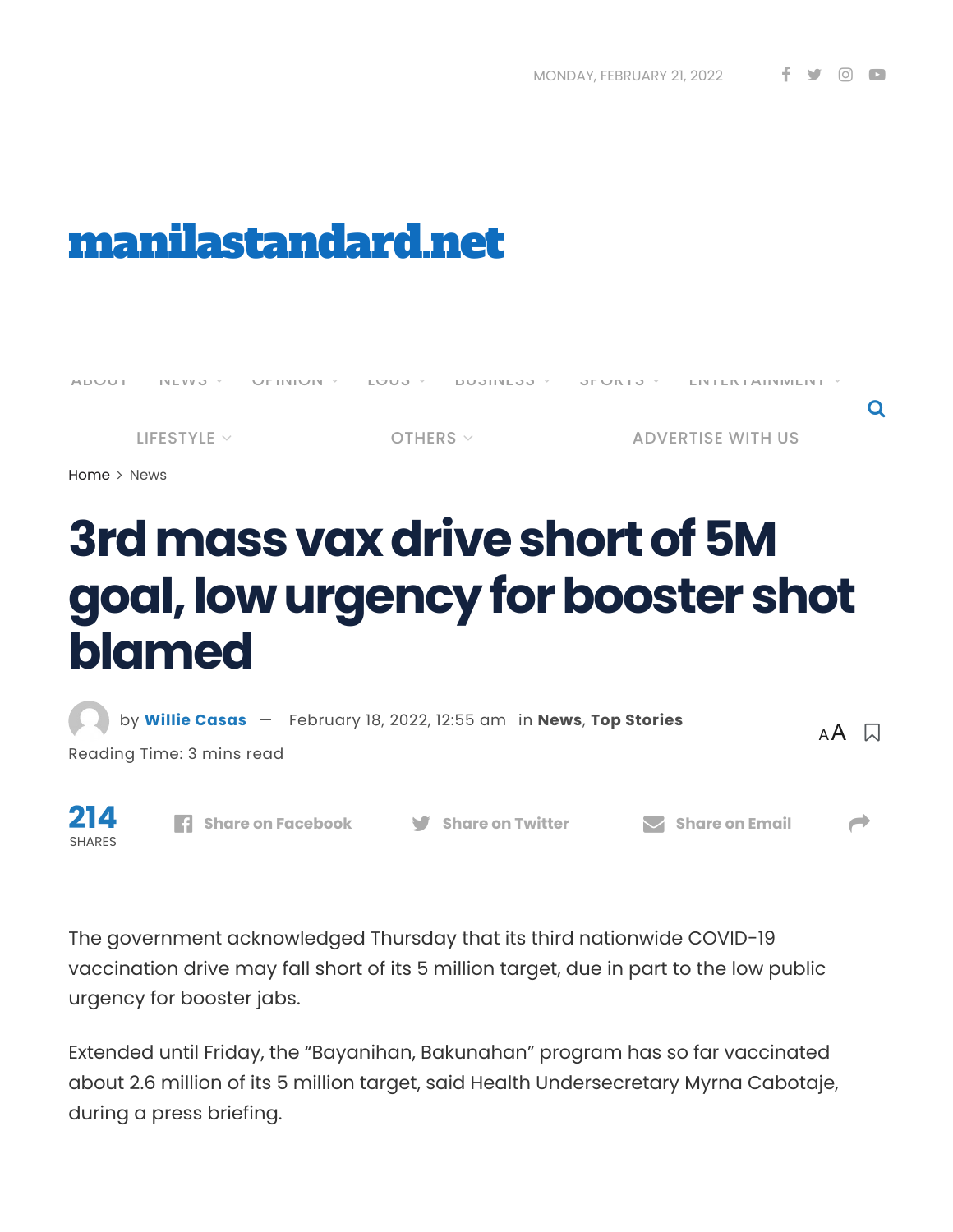"It's still slacking a bit… It needs to be sped up. We might not reach the 5 million target," she said.

"The uptick is not yet that quick, especially for the booster. They see this as important, but the… urgency is lacking. They do not see that they should get the booster immediately," she said.

The first two rounds of "Bayanihan, Bakunahan" administered 10.2 million vaccine doses from Nov. 29 to Dec. 3, and at least 6.4 million jabs from Dec. 15 to 22.

Cabotaje, chairperson of the National Vaccination Operations Center, said authorities have moved vaccination sites closer to residents, while some local governments also offer house-to-house inoculation.

She said the government will assess if the Bayanihan, Bakunahan drive should continue nationwide or if it should just target specific areas and sectors.

For example, Cabotaje noted only 68 percent of senior citizens, who are at risk of developing severe COVID-19, have been fully vaccinated.

"We might do a vaccination drive only for senior citizens," she said.

The government is also considering the use of company clinics as vaccination hubs, she added.

The Philippines has so far fully vaccinated about 61.9 million of its 109 million population.

At least 9.3 million have received booster jabs, Cabotaje said.

The Department of Health (DOH) reported Wednesday that five regions had the lowest vaccination rates in the country.

The Bangsamoro Autonomous Region in Muslim Mindanao (BARMM) topped the list, with vaccination coverage of only 24.64 percent, followed by Soccsksargen, 53.69 percent; Central Visayas, 56.93 percent; Mimaropa, 60.13 percent, and Caraga, 61.19 percent.

Cabotaje said vaccine hesitancy, especially among senior citizens, is among the reasons for the low vaccination rate.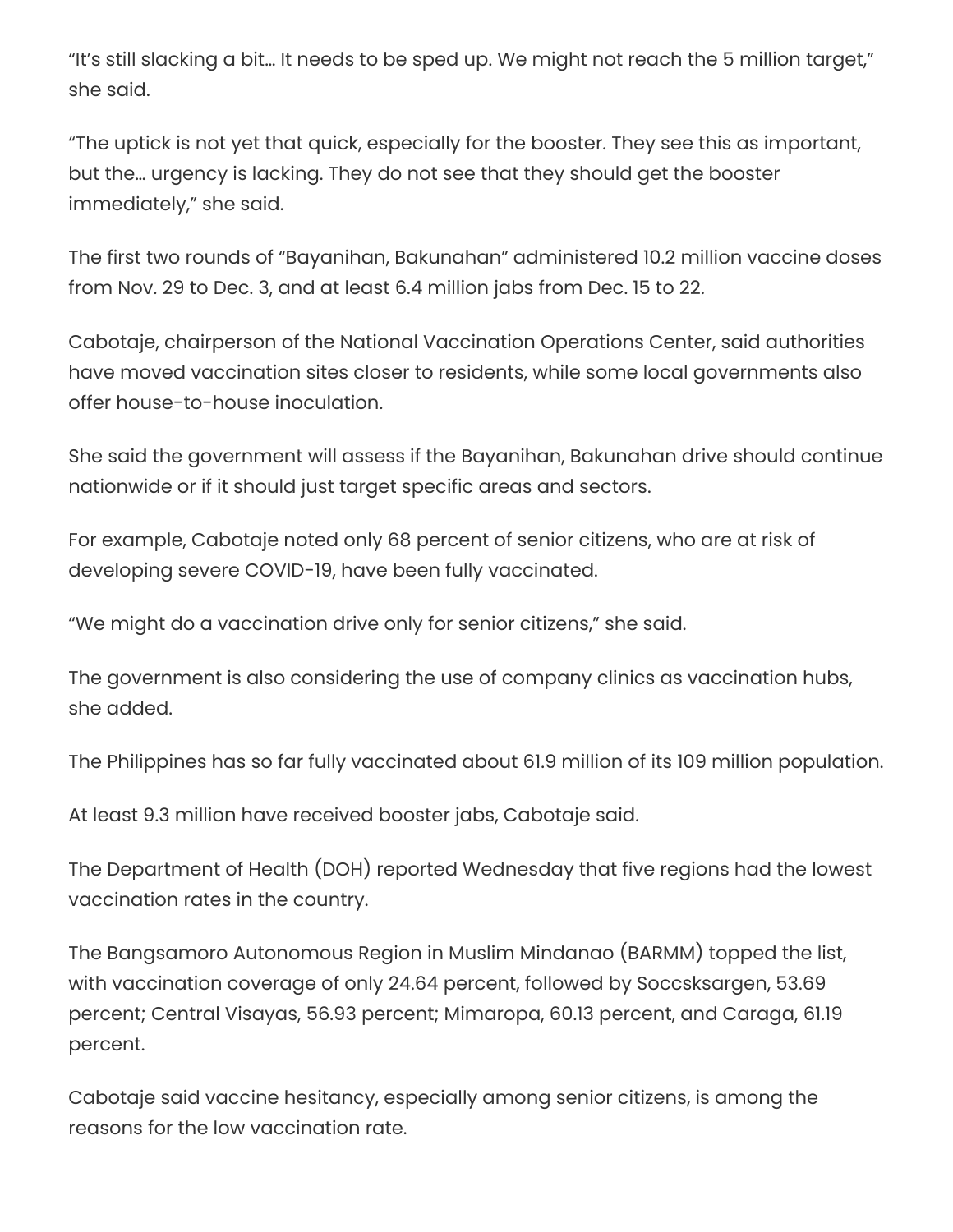Meanwhile, the government is also ramping up pediatric COVID-19 vaccination so students can safely return to school by August 2022.

"We are really trying to vaccinate our children so that they will be safe also when they go to school. I think by August for this next school year, the plan would be that schools will really open," Health Undersecretary Maria Rosario Vergeire said in an ANC interview.

"We've started already with the pilot implementation for face-to-face classes and the whole objective would be that eventually, by this next school year, everything will be starting," Vergeire said.

The pilot testing of face-to-face classes started on Nov. 15, 2021 in several areas in the country.

Some 100 public schools—subject to strict health protocols—have participated.

Several private schools from areas deemed low risk for COVID-19 also started their own pilot face-to-face classes on Nov. 22, 2021.

So far, only those in kindergarten to grade 3, as well as senior high school, are included in the pilot run.

Education Undersecretary Nepomuceno Malaluan earlier noted that more grade levels will be included in the conduct of expanded face-to-face classes.

The government is currently conducting a COVID-19 vaccination drive for minors aged 5 to 11, on top of the inoculation of those 12 to 17, which started in November 2021.

The government on Wednesday night received the third batch of reformulated Pfizer COVID-19 vaccines for kids.

The government-procured reformulated Pfizer vaccines for children aged 5 to 11 arrived Wednesday night at the Ninoy Aquino International Airport-Terminal 3 via Air Hongkong flight LD-456.

The latest vaccine shipment consisting of 780,000 Pfizer doses brings to 223,229,820 the total number of COVID-19 jabs delivered to the country.

### **Willie [Casas](https://manilastandard.net/author/williecasas)**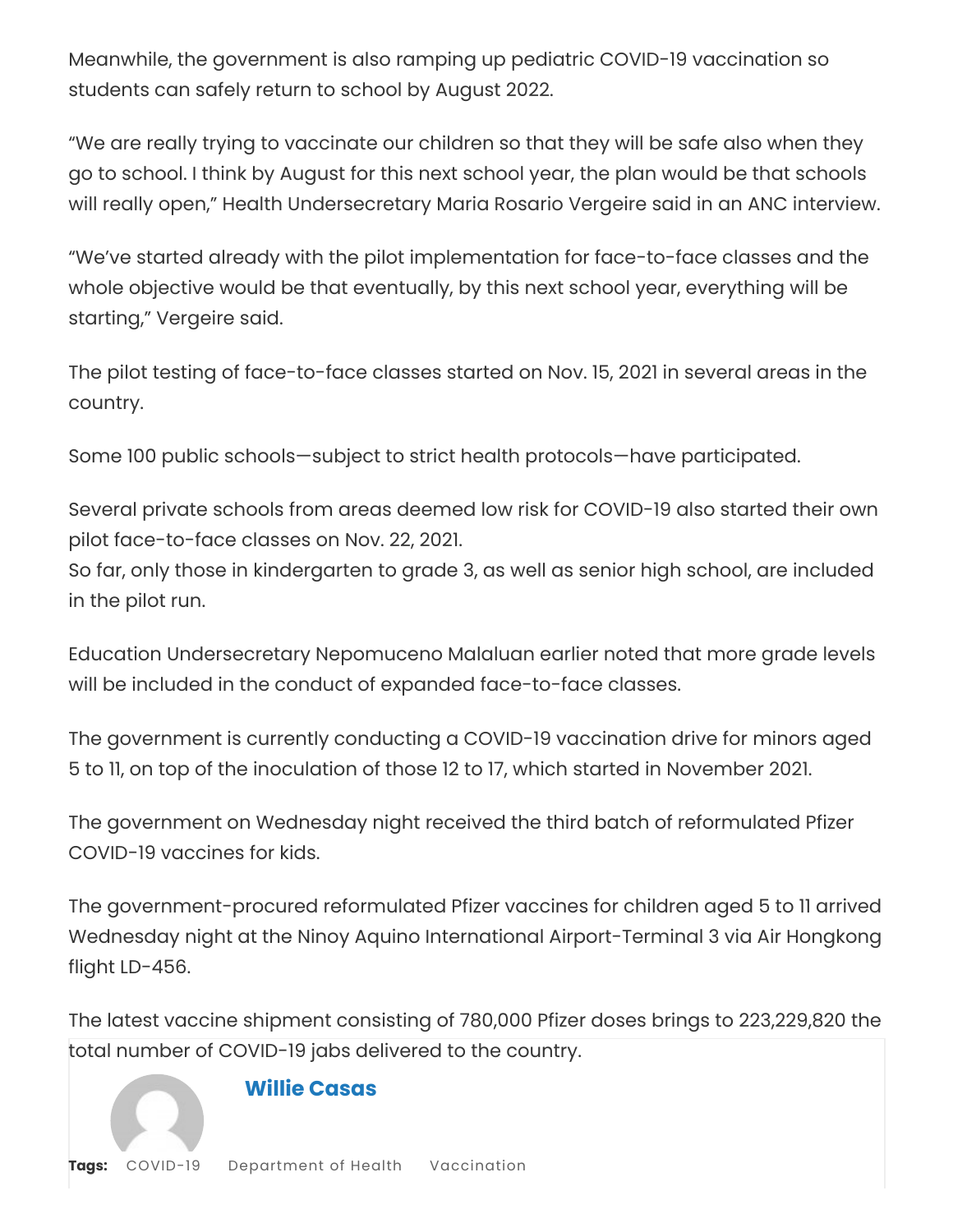# **Joel E. [Zurbano](https://manilastandard.net/author/joel-e-zurbano)**

Related **Posts**

# **Makati urges Filipinos to get [life-saving](https://manilastandard.net/news/314025224/makati-urges-filipinos-to-get-life-saving-jab-vs-covid-19-2.html) jab vs. COVID-19**

BY **MANILA [STANDARD](https://manilastandard.net/author/mst)** [FEBRUARY](https://manilastandard.net/news/314025224/makati-urges-filipinos-to-get-life-saving-jab-vs-covid-19-2.html) 21, 2022, 1:30 AM **0** [636](https://manilastandard.net/news/314025224/makati-urges-filipinos-to-get-life-saving-jab-vs-covid-19-2.html)

READ [MORE](https://manilastandard.net/news/314025224/makati-urges-filipinos-to-get-life-saving-jab-vs-covid-19-2.html)

# **[HKemployers](https://manilastandard.net/news/314208798/hk-employers-fire-sick-ofws.html) fire sick OFWs**

BY **MANILA [STANDARD](https://manilastandard.net/author/mst)** [FEBRUARY](https://manilastandard.net/news/314208798/hk-employers-fire-sick-ofws.html) 21, 2022, 1:20 AM **0** [275](https://manilastandard.net/news/314208798/hk-employers-fire-sick-ofws.html)

PH consulate reascues Pinoys sleeping outdoors, vows justice for them Some Filipino workers who tested positive for COVID-19 in Hong...

READ [MORE](https://manilastandard.net/news/314208798/hk-employers-fire-sick-ofws.html)

# **Spokes: Marcos armhurt, not avoiding [handshake](https://manilastandard.net/news/314208793/spokes-marcos-arm-hurt-not-avoiding-handshake.html)**

BY **REY E. [REQUEJO](https://manilastandard.net/author/rey-e-requejo)** [FEBRUARY](https://manilastandard.net/news/314208793/spokes-marcos-arm-hurt-not-avoiding-handshake.html) 21, 2022, 1:10 AM **0** [242](https://manilastandard.net/news/314208793/spokes-marcos-arm-hurt-not-avoiding-handshake.html)

Presidential candidate Ferdinand "Bongbong" Marcos Jr denied he was avoiding handshakes during a campaign sortie and was merely shielding an...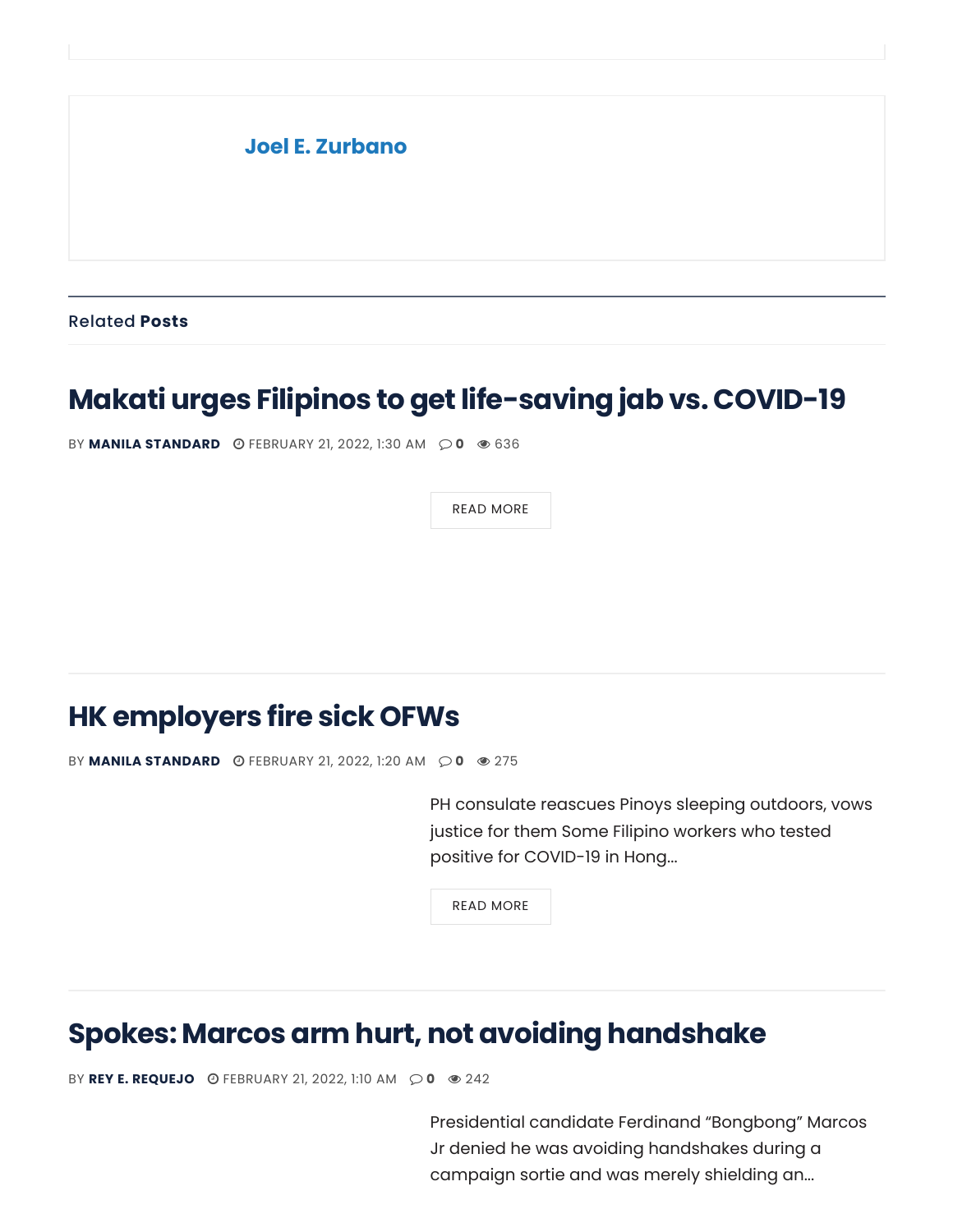READ [MORE](https://manilastandard.net/news/314208793/spokes-marcos-arm-hurt-not-avoiding-handshake.html)

# **1,712 new cases year's lowest, 'new [normal'](https://manilastandard.net/news/314208791/1712-new-cases-years-lowest-new-normal-eyed.html) eyed**

BY **WILLIE [CASAS](https://manilastandard.net/author/williecasas)** © [FEBRUARY](https://manilastandard.net/news/314208791/1712-new-cases-years-lowest-new-normal-eyed.html) 21, 2022, 1:00 AM  $\odot$  0 © [168](https://manilastandard.net/news/314208791/1712-new-cases-years-lowest-new-normal-eyed.html)

The Philippines logged 1,712 new COVID-19 cases on Sunday, the lowest number of daily cases this year. Amid the declining...

READ [MORE](https://manilastandard.net/news/314208791/1712-new-cases-years-lowest-new-normal-eyed.html)

# **Vax [hesitancy](https://manilastandard.net/news/314208789/vax-hesitancy-drops-to-10.html) drops to 10%**

```
BY CASASFEBRUARY 21, 2022, 12:50 AM \odot 0 \odot149
```
Hesitancy of Filipinos in getting vaccinated against COVID-19 has gone down to 10 percent, Health Undersecretary and treatment czar Leopoldo...

READ [MORE](https://manilastandard.net/news/314208789/vax-hesitancy-drops-to-10.html)

# **Survey shows [economy,](https://manilastandard.net/news/314208787/survey-shows-economy-jobs-top-poll-issues.html) jobs top poll issues**

BY **MANILA [STANDARD](https://manilastandard.net/author/mst)** © [FEBRUARY](https://manilastandard.net/news/314208787/survey-shows-economy-jobs-top-poll-issues.html) 21, 2022, 12:40 AM  $\odot$  0  $\otimes$  [163](https://manilastandard.net/news/314208787/survey-shows-economy-jobs-top-poll-issues.html)

The country's economy and jobs are top election issues among voters interviewed recently by PUBLiCUS Asia, Inc., the country's first...

READ [MORE](https://manilastandard.net/news/314208787/survey-shows-economy-jobs-top-poll-issues.html)

**Stories you may like**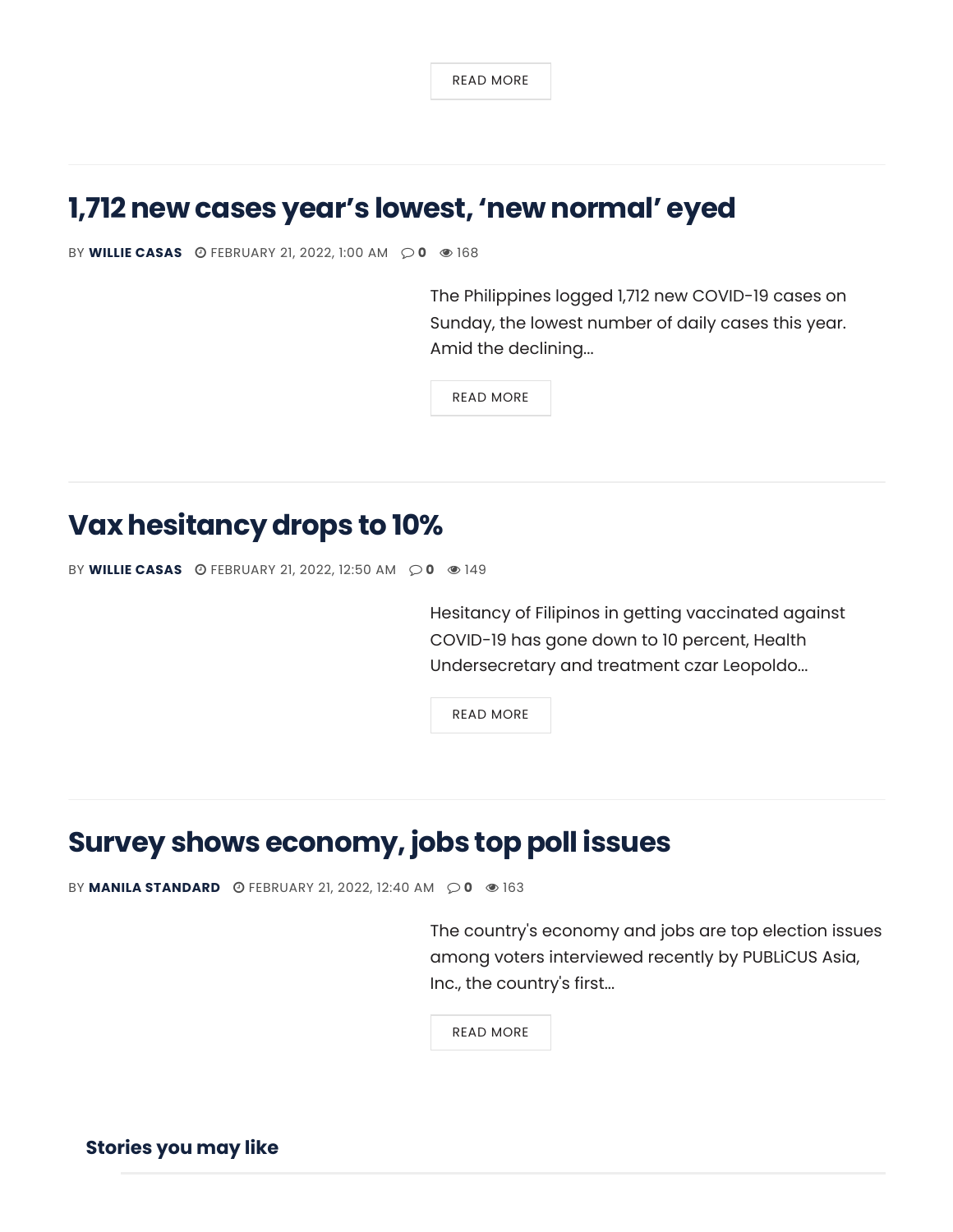

## **Marcos leads SWS survey on [presidentiables](https://manilastandard.net/news/314206809/marcos-leads-sws-survey-on-presidentiables-at-50.html) at 50%**

**←** 8307 SHARES

*01*

- 15 more [parents](https://manilastandard.net/news/314208283/15-more-parents-petition-to-stop-vax-for-kids-aged-5-11.html) petition to stop vax for kids aged 5-11 3672 SHARES *02* SMNI [Presidential](https://manilastandard.net/news/314207806/smni-presidential-debate-bbm-leody-abella-gonzales-okay-to-issue-saln-bare-govt-platforms.html) Debate: BBM, Leody, Abella, Gonzales okay to issue SALN, bare gov't platforms 3235 SHARES *03* Why Marcos up in [surveys?](https://manilastandard.net/news/314207264/why-marcos-up-in-surveys-let-pundits-explain.html) Let pundits explain 3163 SHARES *04*
- Laylo survey shows BBM as top choice for [President](https://manilastandard.net/news/314206215/laylo-survey-shows-bbm-as-top-choice-for-president-at-64.html) at 64% *05*
	- **←** 2765 SHARES

### **Print Edition**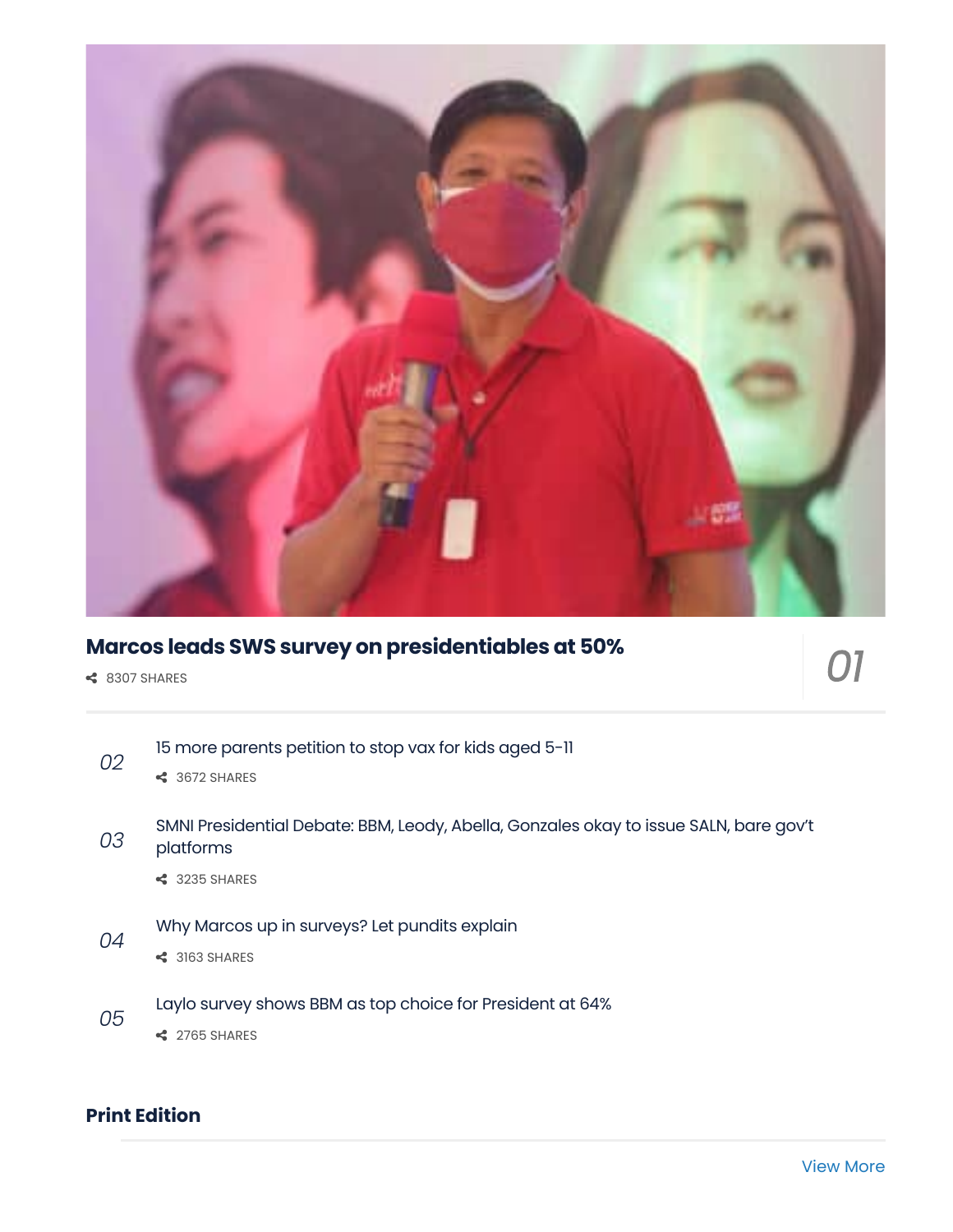### **Advertisement**

### **Recent Posts**

World of Double Dragon [Corporation](https://manilastandard.net/business/314208551/world-of-double-dragon-corporation-02212022.html) Makati urges Filipinos to get [life-saving](https://manilastandard.net/news/314025224/makati-urges-filipinos-to-get-life-saving-jab-vs-covid-19-2.html) jab vs. COVID-19 HK [employers](https://manilastandard.net/news/314208798/hk-employers-fire-sick-ofws.html) fire sick OFWs Spokes: Marcos arm hurt, not avoiding [handshake](https://manilastandard.net/news/314208793/spokes-marcos-arm-hurt-not-avoiding-handshake.html) 1,712 new cases year's lowest, 'new [normal'](https://manilastandard.net/news/314208791/1712-new-cases-years-lowest-new-normal-eyed.html) eyed Vax [hesitancy](https://manilastandard.net/news/314208789/vax-hesitancy-drops-to-10.html) drops to 10% Survey shows [economy,](https://manilastandard.net/news/314208787/survey-shows-economy-jobs-top-poll-issues.html) jobs top poll issues CPP blasts [government](https://manilastandard.net/news/314208785/cpp-blasts-government-over-doctors-arrest.html) over doctor's arrest

### **Advertisement**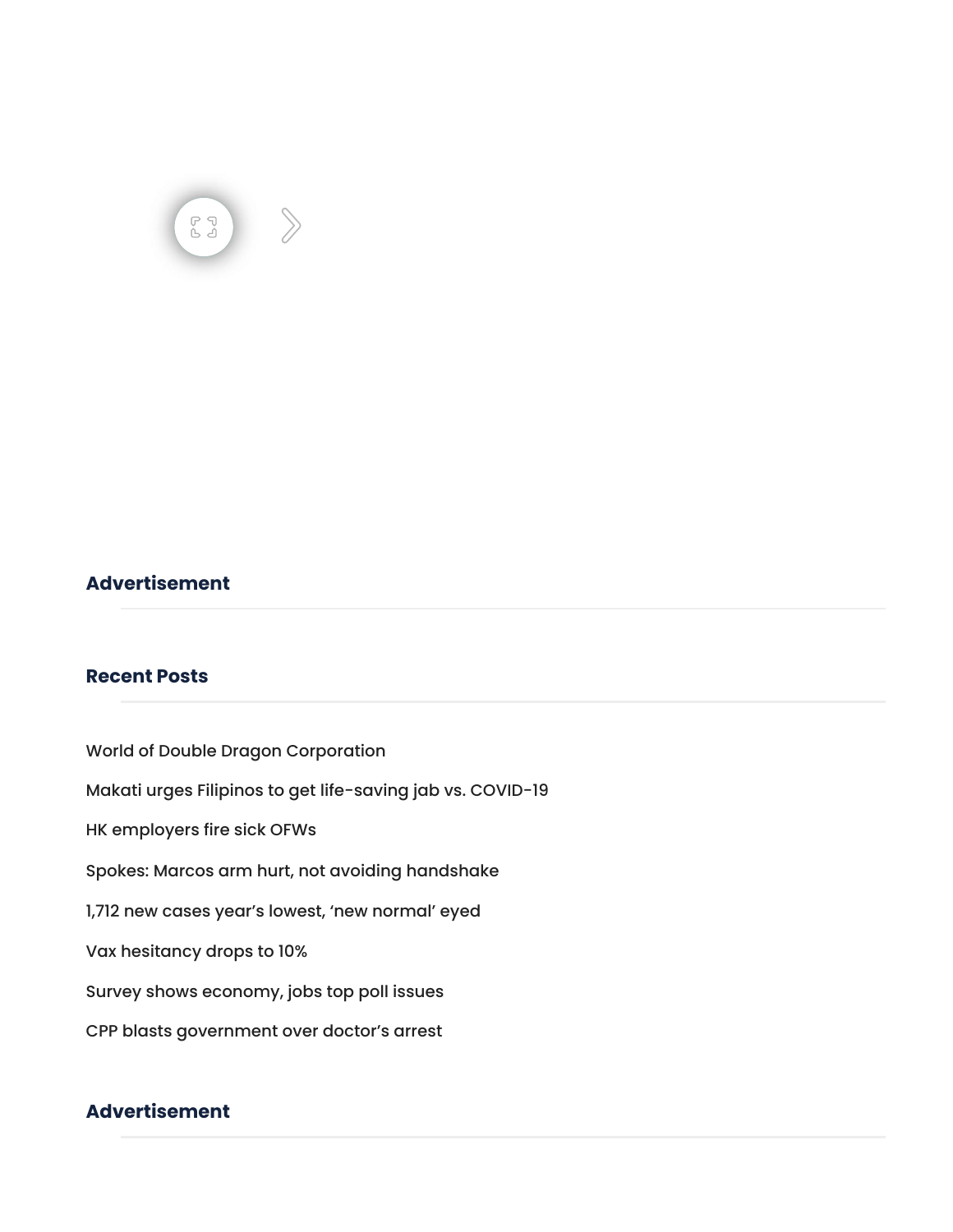# **Vax [hesitancy](https://manilastandard.net/news/314208789/vax-hesitancy-drops-to-10.html) drops to 10%**

BY **WILLIE [CASAS](https://manilastandard.net/author/williecasas)** [FEBRUARY](https://manilastandard.net/news/314208789/vax-hesitancy-drops-to-10.html) 21, 2022, 12:50 AM **0** [149](https://manilastandard.net/news/314208789/vax-hesitancy-drops-to-10.html)

Hesitancy of Filipinos in getting vaccinated against COVID-19 has gone down to 10 percent, Health Undersecretary and treatment czar Leopoldo...

READ [MORE](https://manilastandard.net/news/314208789/vax-hesitancy-drops-to-10.html)

# **Survey shows [economy,](https://manilastandard.net/news/314208787/survey-shows-economy-jobs-top-poll-issues.html) jobs top poll issues**

BY **MANILA [STANDARD](https://manilastandard.net/author/mst)** © [FEBRUARY](https://manilastandard.net/news/314208787/survey-shows-economy-jobs-top-poll-issues.html) 21, 2022, 12:40 AM  $\odot$  0  $\odot$  [163](https://manilastandard.net/news/314208787/survey-shows-economy-jobs-top-poll-issues.html)

The country's economy and jobs are top election issues among voters interviewed recently by PUBLiCUS Asia, Inc., the country's first...

READ [MORE](https://manilastandard.net/news/314208787/survey-shows-economy-jobs-top-poll-issues.html)

# **CPP blasts [government](https://manilastandard.net/news/314208785/cpp-blasts-government-over-doctors-arrest.html) over doctor's arrest**

BY MACON [RAMOS-ARANETA](https://manilastandard.net/author/macon-ramos-araneta) © [FEBRUARY](https://manilastandard.net/news/314208785/cpp-blasts-government-over-doctors-arrest.html) 21, 2022, 12:30 AM  $\odot$  0  $\odot$  [196](https://manilastandard.net/news/314208785/cpp-blasts-government-over-doctors-arrest.html)

The Communist Party of the Philippines (CPP) on Sunday condemned the "unlawful arrest and unjust detention" of health worker Dr....

READ [MORE](https://manilastandard.net/news/314208785/cpp-blasts-government-over-doctors-arrest.html)

# **2 LRT [stations](https://manilastandard.net/news/314208731/2-lrt-stations-to-hold-vax-drives.html) to hold vax drives**

BY **MANILA [STANDARD](https://manilastandard.net/author/mst)** © [FEBRUARY](https://manilastandard.net/news/314208731/2-lrt-stations-to-hold-vax-drives.html) 21, 2022, 12:20 AM  $\odot$  0  $\odot$  [152](https://manilastandard.net/news/314208731/2-lrt-stations-to-hold-vax-drives.html)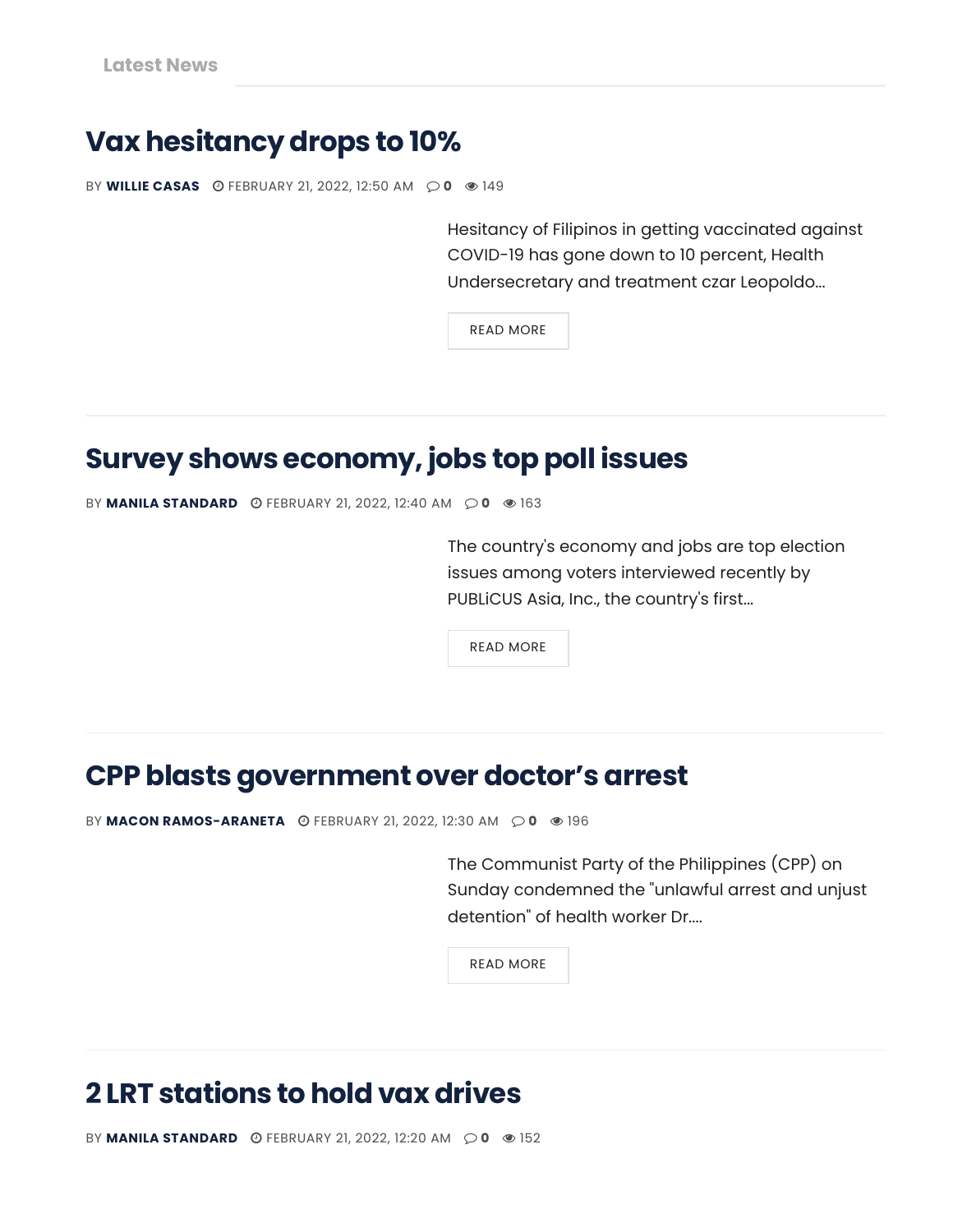The Light Rail Transit Authority, in partnership with the city governments of Manila and Antipolo, will hold vaccination drives at...

READ [MORE](https://manilastandard.net/news/314208731/2-lrt-stations-to-hold-vax-drives.html)

# **A spotty [human](https://manilastandard.net/opinion/editorial/314208719/a-spotty-human-rights-record.html) rights record**

BY **MANILA [STANDARD](https://manilastandard.net/author/mst)** © [FEBRUARY](https://manilastandard.net/opinion/editorial/314208719/a-spotty-human-rights-record.html) 21, 2022, 12:15 AM  $\odot$  0  $\odot$  [171](https://manilastandard.net/opinion/editorial/314208719/a-spotty-human-rights-record.html)

San Juan City Police on Friday morning arrested physician Natividad "Naty" Castro from her home. Without access to family or...

READ [MORE](https://manilastandard.net/opinion/editorial/314208719/a-spotty-human-rights-record.html)

### **Advertisement**

**[FACEBOOK](https://www.facebook.com/ManilaStandardPH/) [TWITTER](https://twitter.com/MlaStandard) [INSTAGRAM](https://www.instagram.com/manilastandard/) [YOUTUBE](https://www.youtube.com/channel/UCI3NcakVB4-2VSNrXJpkA-A)**

### ABOUT US

Manila Standard website (manilastandard.net), launched in August 2002, extends the newspaper's reach beyond its traditional readers and makes its brand of Philippine news and opinion available to a much wider and geographically diverse readership here and overseas.